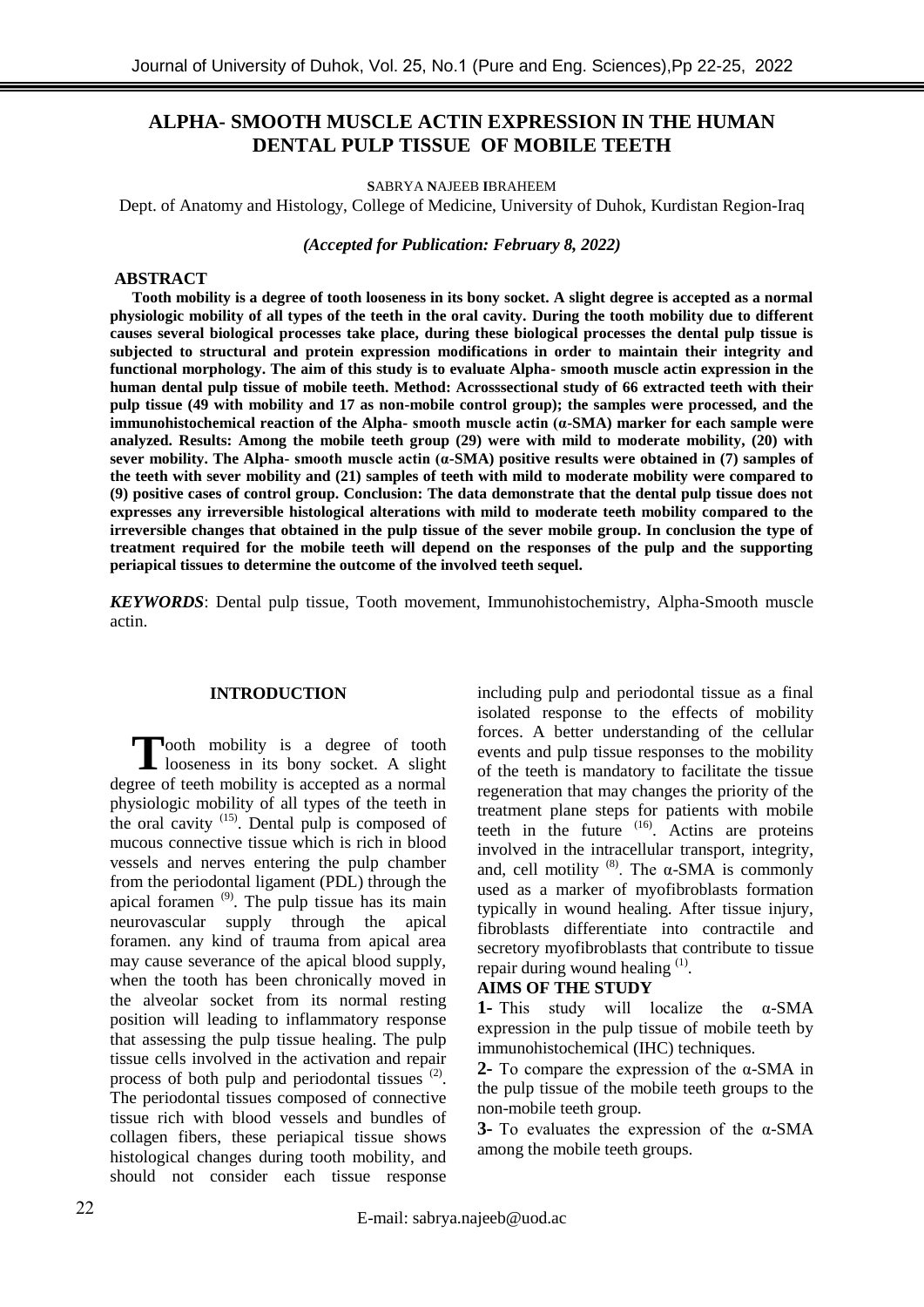# **MATERIALS AND METHODS**

The teeth were extracted (with their pulp tissues) for prosthodontic and pain relive purposes and collected from different private dental clinics and the dental health center of Duhok/ Iraq. Sampling in this study was approved by the Ethical Committee of Duhok Director of General Health Center.

Teeth were diagnosed clinically and radiographically to determine the periodontal diseases and the degree of mobility before teeth extraction. Pulp tissue sample from 66 extracted teeth were obtained.

The dental pulp tissues were fixed in 10% formalin and histopathological processed into formalin fixed paraffin embedded (FFPE), sectioned with 4 microns' thickness and stained by hematoxylin and eosin (H and E) stain. The IHC staining protocol was performed for α-SMA (Monoclonal Mouse Anti-Human Actin ( HHF35 0.08 mol/EDTA) according to the avidin-biotin complex (ABC) detection system. Primary and secondary antibody kits were used, provided by the DAKO Company detected with the EnVision+ system that employs peroxidaselabeled polymer conjugated to anti-mouse immunoglobulin antibodies. Immune complexes

were identified by using the peroxidase reaction with DAB+ as chromogen (EnVision+ detection system, K4006, Dako Corp, Carpinteria, CA)<sup>(5)</sup>.

**Statistical Analysis** Data were analyzed using the statistical software for Windows version 17.0 (SPSS), in which the crosstab was applied to analyze the statistical significance of the data when applicable. The critical level of significance was set at  $p < 0.05$ .

### **RESULTS**

From 66 teeth 29 was considered as moderate mobile teeth group whereas 20 teeth considered as severely mobile teeth group, the remaining 17 were teeth from the control group.

The results of the relation between the  $\alpha$ -SMA results, the mobility of the teeth group and the IHC analysis for the α-SMA marker showed greater expression in moderately mobile teeth as seen in Table 1 out of the 21 are positive (about 77.1% which represents 69.3 of all mobilt teeth) and low in both severely mobile teeth and control group. The α-SMA expression as shown in figure 1 was high around the blood vessel cells. These result are statistically significant.

**Table (1): -** The frequency and the relation between the α-SMA results and the mobility of the teeth group is seen in

|                   | Tooth mo | bility | $\alpha$ -SMA  |                |
|-------------------|----------|--------|----------------|----------------|
|                   |          |        | Positive (+ve) | Negative (-ve) |
| No mobility       | 17       | 40.9   | 9              | 8              |
| moderate mobility | 29       | 43.9   | 21             | 8              |
| sever mobility    | 20       | 15.2   |                | 13             |
| Total             | 66       | 100.0  | 37             | 29             |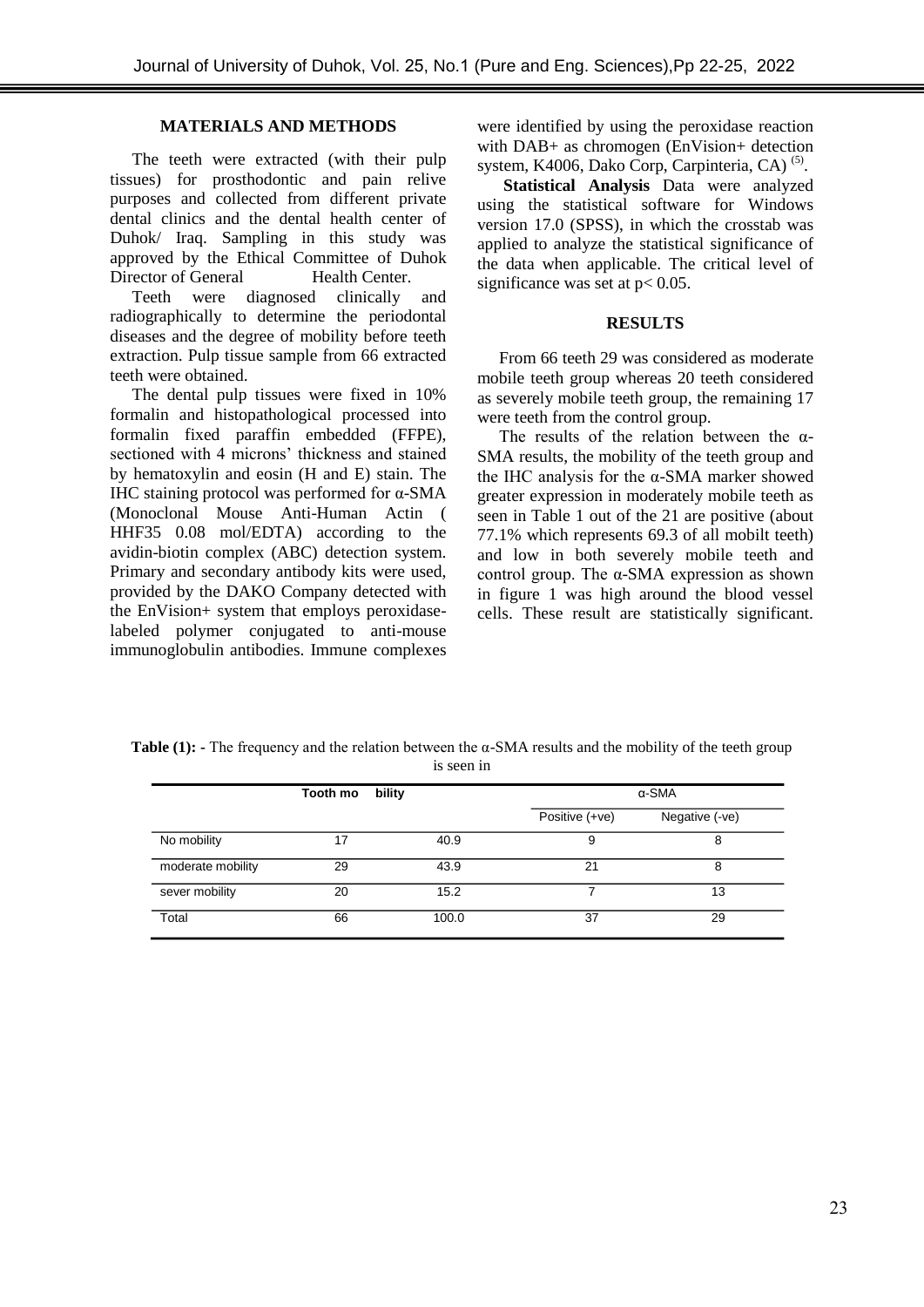

**Fig. (1):** - The IHC markers expression in tooth pulp tissue: brawn stain- black arrows; a: perivascular cells with α-SMA expression in pulp tissue samples of moderately mobile teeth (10X); b: perivascular cells with α-SMA expression (40X).

### **DISCUSSION**

The highly mineralized enamel and dentine layers of human teeth constitute a protective barrier prevent the pulp soft tissue from different external stimuli and microbial invasion, this protection may be affected by progressive demineralization of the enamel by the acids that are released from certain bacteria when placed in a sugar-rich environment or the pulp affected by bacterial invasion from the periapical tissues as in case of chronic periodontal diseases which subsequently triggers inflammatory responses in the dental pulp  $(10)$ . For these reasons additional studies, which target the molecular interactions within the periapical tissue are required as these may identify novel clinical therapies for dental tissue repair. In this study the patients presented with mobile teeth and pain, this may reflect the delay in attending dental clinics for chronic periodontal diseases. The

IHC analysis for α-SMA found statistically higher positive results in mobile teeth group than the control group  $(13)$ . However, the significant values was seen in moderately mobile teeth results but not in sever mobile teeth group, the presence of dental caries may be the cause of high expression of the α-SMA around the perivascular cells as a result of the repair and regenerative response of the pulp tissue to the inflammation and bacterial invasion  $(12)$ . The current study concentrated on the relation of

positive results in α-SMA, with the severity of teeth movement,the IHC positive results for α-SMA were lower in sever mobility than the moderate mobility. This can be explained by the fibrosis of the pulp tissue in the severely mobile teeth as are of old age with increase the fibers content of the pulp and decrease of the cellularity this agree with the  $(2)$ . The  $\alpha$ -SMA positive expression in this study was significantly higher in mobile teeth than the control group. The statistically high positive results for α-SMA obtained in the teeth with moderate degree of mobility that reflect the importance of this medical problem. The unexpected low positive results for severely mobile teeth may be due to that the healing process is becoming more chronic and the myofibroblasts continue to regulate the connective tissue remodeling  $(7,11)$ . Since the  $\alpha$ -SMA has more relation with the healing and remodeling which continue simultaneously with the injury and inflammation  $(14)$ , therefore the expression of α-SMA is observed in both the pericytes and smooth muscle cells of blood vessels as indicated by  $(3)$ . In the current study, the  $\alpha$ -SMA positive expression was frequently seen in the arterioles and capillaries of the dental pulp. More studies dealing with the treatment of periodontal disease that elicit more destructive inflammation, to get the best options for pulp tissues preservation<sup>(6)</sup>. This study need further analysis for other inflammatory molecules that